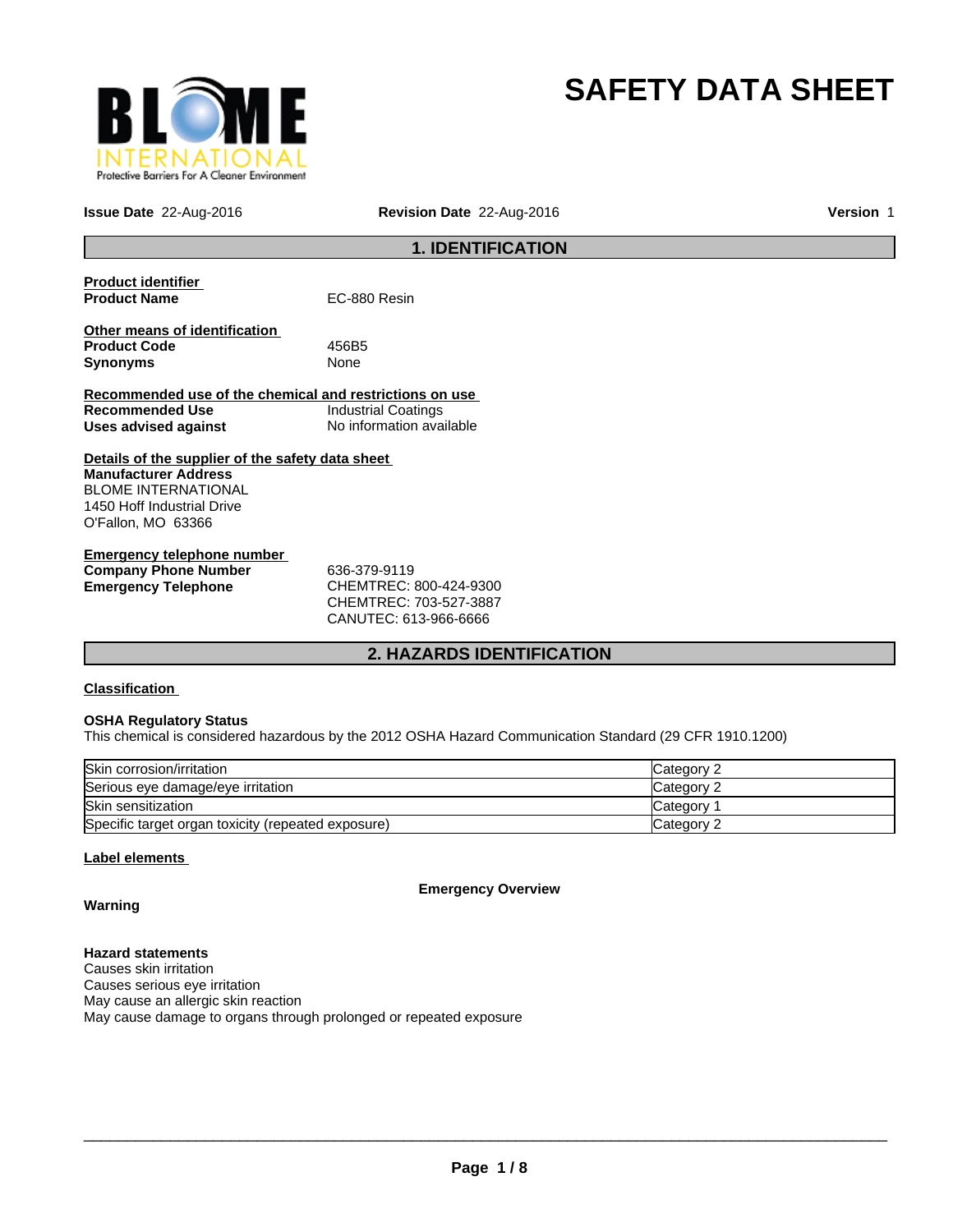

**Appearance** viscous **Physical state** liquid **Odor** Slight Solvent

 $\overline{\phantom{a}}$  ,  $\overline{\phantom{a}}$  ,  $\overline{\phantom{a}}$  ,  $\overline{\phantom{a}}$  ,  $\overline{\phantom{a}}$  ,  $\overline{\phantom{a}}$  ,  $\overline{\phantom{a}}$  ,  $\overline{\phantom{a}}$  ,  $\overline{\phantom{a}}$  ,  $\overline{\phantom{a}}$  ,  $\overline{\phantom{a}}$  ,  $\overline{\phantom{a}}$  ,  $\overline{\phantom{a}}$  ,  $\overline{\phantom{a}}$  ,  $\overline{\phantom{a}}$  ,  $\overline{\phantom{a}}$ 

#### **Precautionary Statements - Prevention**

Wash face, hands and any exposed skin thoroughly after handling Wear protective gloves/protective clothing/eye protection/face protection Contaminated work clothing should not be allowed out of the workplace Do not breathe dust/fume/gas/mist/vapors/spray

#### **Precautionary Statements - Response**

Get medical advice/attention if you feel unwell IF IN EYES: Rinse cautiously with water for several minutes. Remove contact lenses, if present and easy to do. Continue rinsing If eye irritation persists: Get medical advice/attention IF ON SKIN: Wash with plenty of soap and water Take off contaminated clothing and wash before reuse If skin irritation or rash occurs: Get medical advice/attention

#### **Precautionary Statements - Disposal**

Dispose of contents/container to an approved waste disposal plant

# **Hazards not otherwise classified (HNOC)**

Not applicable

# **Other Information**

May be harmful if swallowed. Toxic to aquatic life with long lasting effects.

#### **Unknown acute toxicity**

0% of the mixture consists of ingredient(s) of unknown toxicity

# **3. COMPOSITION/INFORMATION ON INGREDIENTS**

#### **Substance**

Not applicable

# **Mixture**

| <b>Chemical Name</b>                            | <b>CAS No</b> | Weiaht-%  |
|-------------------------------------------------|---------------|-----------|
| <b>Bisphenol</b><br>* A-epichlorohydrin polymer | ~5068-38-6    | 100<br>60 |
| alcohol *<br>.turv'<br>٠ur                      | $98 - 00 - 0$ | 30<br>U   |

\*The exact percentage (concentration) of composition has been withheld as a trade secret.

# **4. FIRST AID MEASURES**

# **Description of first aid measures**

| <b>General advice</b> | If symptoms persist, call a physician. Do not breathe dust/fume/gas/mist/vapors/spray. Do<br>not get in eyes, on skin, or on clothing.                                                                                  |
|-----------------------|-------------------------------------------------------------------------------------------------------------------------------------------------------------------------------------------------------------------------|
| Eye contact           | Immediately flush with plenty of water. After initial flushing, remove any contact lenses and<br>continue flushing for at least 15 minutes. Keep eye wide open while rinsing. If symptoms<br>persist, call a physician. |
| <b>Skin contact</b>   | Wash off immediately with plenty of water for at least 15 minutes. Wash contaminated                                                                                                                                    |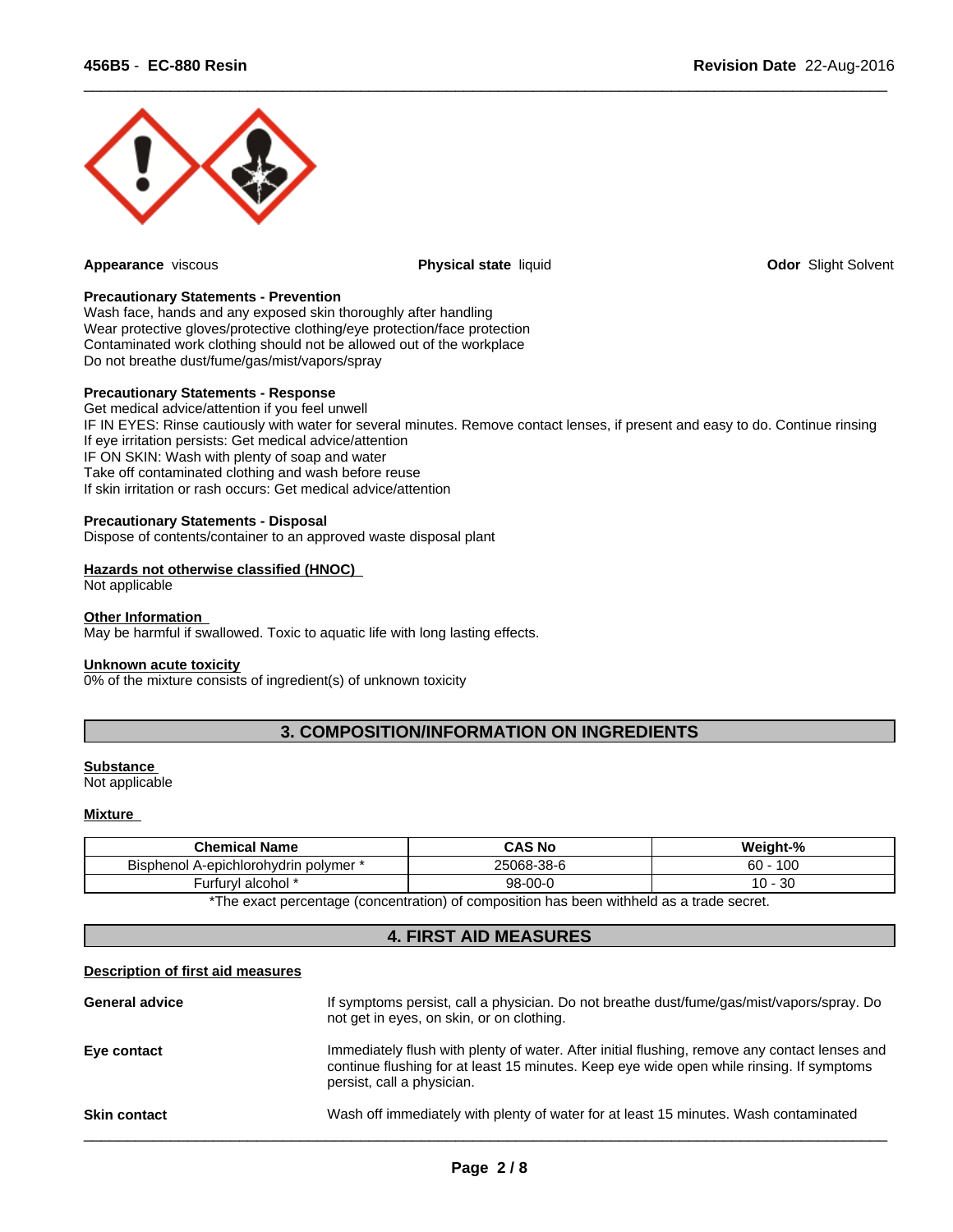|                                                                            | clothing before reuse. If skin irritation persists, call a physician.                                                                                                                                  |  |  |
|----------------------------------------------------------------------------|--------------------------------------------------------------------------------------------------------------------------------------------------------------------------------------------------------|--|--|
| <b>Inhalation</b>                                                          | Remove to fresh air. If symptoms persist, call a physician.                                                                                                                                            |  |  |
| Ingestion                                                                  | Rinse mouth. Drink plenty of water. Do not induce vomiting without medical advice. Never<br>give anything by mouth to an unconscious person. Call a physician or poison control center<br>immediately. |  |  |
| Self-protection of the first aider                                         | Use personal protective equipment as required.                                                                                                                                                         |  |  |
| Most important symptoms and effects, both acute and delayed                |                                                                                                                                                                                                        |  |  |
| <b>Symptoms</b>                                                            | May cause redness and tearing of the eyes. May cause skin irritation. Redness.                                                                                                                         |  |  |
| Indication of any immediate medical attention and special treatment needed |                                                                                                                                                                                                        |  |  |
| Note to physicians                                                         | May cause sensitization in susceptible persons. Treat symptomatically.                                                                                                                                 |  |  |

 $\overline{\phantom{a}}$  ,  $\overline{\phantom{a}}$  ,  $\overline{\phantom{a}}$  ,  $\overline{\phantom{a}}$  ,  $\overline{\phantom{a}}$  ,  $\overline{\phantom{a}}$  ,  $\overline{\phantom{a}}$  ,  $\overline{\phantom{a}}$  ,  $\overline{\phantom{a}}$  ,  $\overline{\phantom{a}}$  ,  $\overline{\phantom{a}}$  ,  $\overline{\phantom{a}}$  ,  $\overline{\phantom{a}}$  ,  $\overline{\phantom{a}}$  ,  $\overline{\phantom{a}}$  ,  $\overline{\phantom{a}}$ 

**Suitable extinguishing media** Use extinguishing measures that are appropriate to local circumstances and the surrounding environment. Dry chemical, CO2, sand, earth, water spray or regular foam.

**5. FIRE-FIGHTING MEASURES**

**Unsuitable extinguishing media** Do not use a solid water stream as it may scatter and spread fire.

#### **Specific hazards arising from the chemical**

In the event of fire and/or explosion do not breathe fumes. May cause sensitization in susceptible persons. Thermal decomposition can lead to release of irritating and toxic gases and vapors.

# **Explosion data**

**Sensitivity to Mechanical Impact** None. **Sensitivity to Static Discharge** None.

#### **Protective equipment and precautions for firefighters**

As in any fire, wear self-contained breathing apparatus pressure-demand, MSHA/NIOSH (approved or equivalent) and full protective gear.

# **6. ACCIDENTAL RELEASE MEASURES**

#### **Personal precautions, protective equipment and emergency procedures**

| Use personal protective equipment as required. Avoid contact with eyes and skin. Evacuate<br>personnel to safe areas. Keep people away from and upwind of spill/leak.                                                                                                               |
|-------------------------------------------------------------------------------------------------------------------------------------------------------------------------------------------------------------------------------------------------------------------------------------|
|                                                                                                                                                                                                                                                                                     |
| Prevent entry into waterways, sewers, basements or confined areas. Do not flush into<br>surface water or sanitary sewer system. Prevent further leakage or spillage if safe to do so.<br>Prevent product from entering drains.                                                      |
| Methods and material for containment and cleaning up                                                                                                                                                                                                                                |
| Prevent further leakage or spillage if safe to do so.                                                                                                                                                                                                                               |
| Use personal protective equipment as required. Dam up. Soak up with inert absorbent<br>material (e.g. sand, silica gel, acid binder, universal binder, sawdust). Take up<br>mechanically, placing in appropriate containers for disposal. Clean contaminated surface<br>thoroughly. |
|                                                                                                                                                                                                                                                                                     |

# **7. HANDLING AND STORAGE**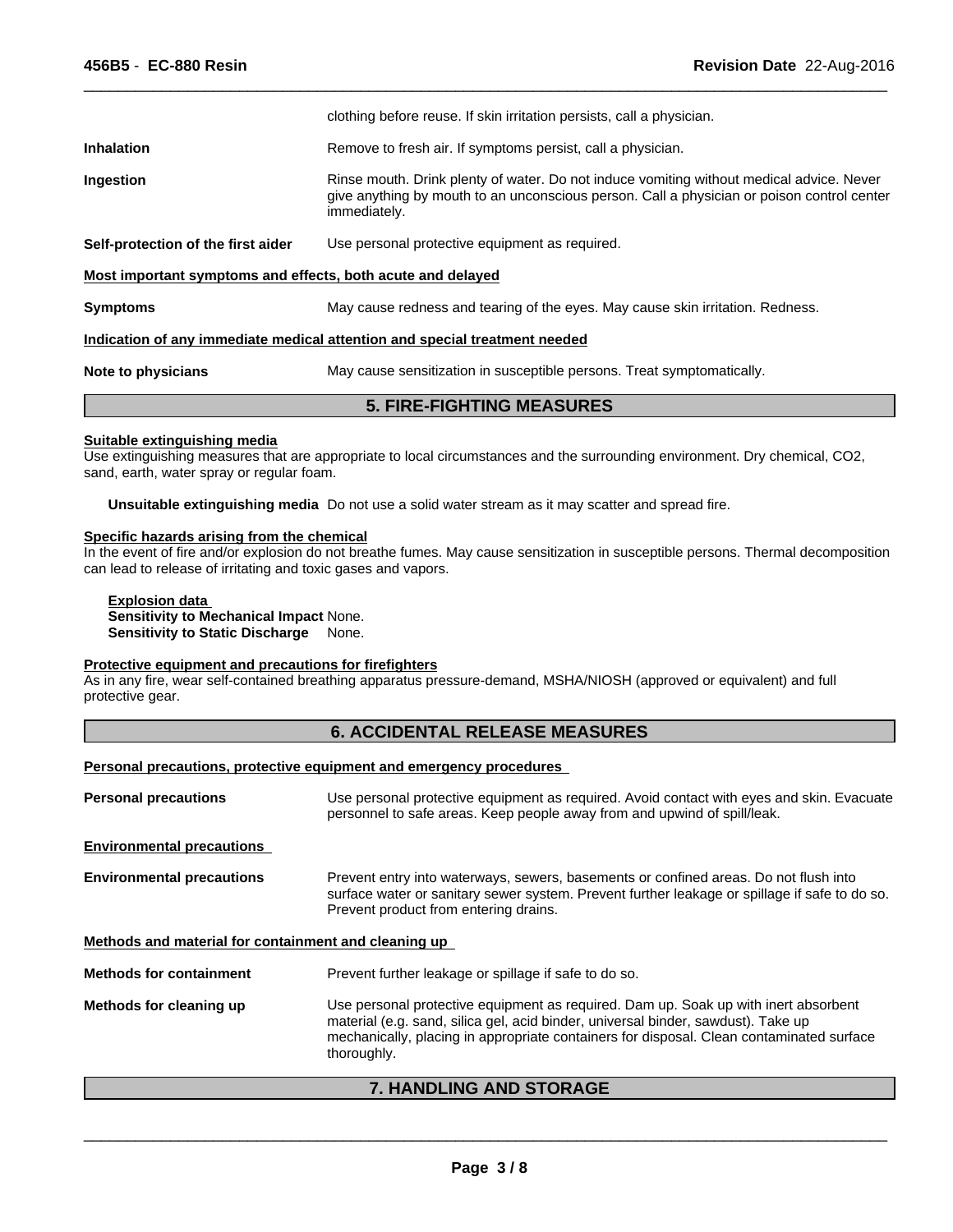# **Precautions for safe handling**

| Advice on safe handling                                      | Use personal protective equipment as required. Ensure adequate ventilation, especially in<br>confined areas. Use with local exhaust ventilation. Do not breathe<br>dust/fume/gas/mist/vapors/spray. |  |
|--------------------------------------------------------------|-----------------------------------------------------------------------------------------------------------------------------------------------------------------------------------------------------|--|
| Conditions for safe storage, including any incompatibilities |                                                                                                                                                                                                     |  |
| <b>Storage Conditions</b>                                    | Keep out of the reach of children. Keep containers tightly closed in a cool, well-ventilated<br>place. Keep in properly labeled containers.                                                         |  |
| Incompatible materials                                       | Strong oxidizing agents. Strong acids. Strong bases.                                                                                                                                                |  |

 $\overline{\phantom{a}}$  ,  $\overline{\phantom{a}}$  ,  $\overline{\phantom{a}}$  ,  $\overline{\phantom{a}}$  ,  $\overline{\phantom{a}}$  ,  $\overline{\phantom{a}}$  ,  $\overline{\phantom{a}}$  ,  $\overline{\phantom{a}}$  ,  $\overline{\phantom{a}}$  ,  $\overline{\phantom{a}}$  ,  $\overline{\phantom{a}}$  ,  $\overline{\phantom{a}}$  ,  $\overline{\phantom{a}}$  ,  $\overline{\phantom{a}}$  ,  $\overline{\phantom{a}}$  ,  $\overline{\phantom{a}}$ 

# **8. EXPOSURE CONTROLS/PERSONAL PROTECTION**

# **Control parameters**

#### **Exposure Guidelines** . **Chemical Name ACGIH TLV OSHA PEL NIOSH IDLH** Furfuryl alcohol 98-00-0 STEL: 15 ppm<br>TWA: 10 ppm TWA: 10 ppm TWA: 200 mg/m<sup>3</sup> S\* TWA: 50 ppm IDLH: 75 ppm TWA: 10 ppm TWA: 40 mg/m<sup>3</sup> STEL: 15 ppm  $STEL: 60 \text{ mg/m}^3$

*NIOSH IDLH Immediately Dangerous to Life or Health*

## **Appropriate engineering controls**

| <b>Engineering Controls</b> | Showers              |
|-----------------------------|----------------------|
|                             | Eyewash stations     |
|                             | Ventilation systems. |

#### **Individual protection measures, such as personal protective equipment**

| <b>Eye/face protection</b>            | Wear safety glasses with side shields (or goggles).                                                                                                                                                                                                                                                                              |
|---------------------------------------|----------------------------------------------------------------------------------------------------------------------------------------------------------------------------------------------------------------------------------------------------------------------------------------------------------------------------------|
| Skin and body protection              | Wear protective gloves and protective clothing.                                                                                                                                                                                                                                                                                  |
| <b>Respiratory protection</b>         | If exposure limits are exceeded or irritation is experienced, NIOSH/MSHA approved<br>respiratory protection should be worn. Positive-pressure supplied air respirators may be<br>required for high airborne contaminant concentrations. Respiratory protection must be<br>provided in accordance with current local regulations. |
| <b>General Hygiene Considerations</b> | When using do not eat, drink or smoke. Wash contaminated clothing before reuse. Regular<br>cleaning of equipment, work area and clothing is recommended.                                                                                                                                                                         |

# **9. PHYSICAL AND CHEMICAL PROPERTIES**

# **Information on basic physical and chemical properties**

| <b>Physical state</b><br>Appearance<br>Color | liquid<br>viscous<br>amber | Odor<br>Odor threshold           | <b>Slight Solvent</b><br>No information available |
|----------------------------------------------|----------------------------|----------------------------------|---------------------------------------------------|
| <b>Property</b>                              | Values                     | Remarks • Method                 |                                                   |
| рH                                           | No information available   |                                  |                                                   |
| Melting point / freezing point               | No information available   |                                  |                                                   |
| Boiling point / boiling range                | > 120 °C / > 248 °F        |                                  |                                                   |
| <b>Flash point</b>                           | 94 °C / 201 °F             | Pensky-Martens Closed Cup (PMCC) |                                                   |
| <b>Evaporation rate</b>                      | No information available   |                                  |                                                   |
| Flammability (solid, gas)                    | No information available   |                                  |                                                   |
| <b>Flammability Limit in Air</b>             |                            |                                  |                                                   |
| Upper flammability limit:                    | 16.3%                      |                                  |                                                   |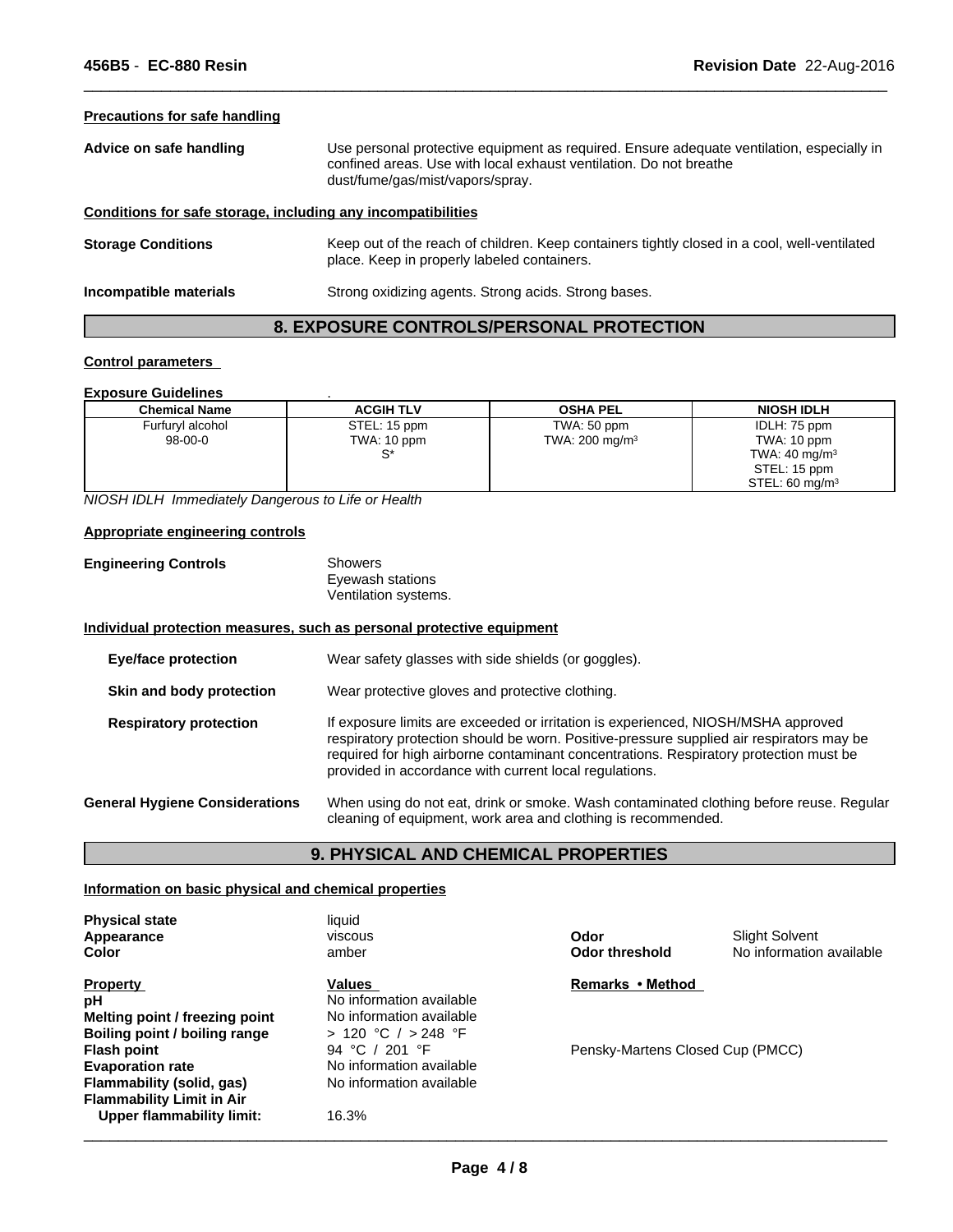| Lower flammability limit:        | 1.8%                     |
|----------------------------------|--------------------------|
| Vapor pressure                   | No information available |
| Vapor density                    | No information available |
| <b>Relative density</b>          | 1.1                      |
| <b>Water solubility</b>          | partially soluble        |
| Solubility in other solvents     | No information available |
| <b>Partition coefficient</b>     | No information available |
| <b>Autoignition temperature</b>  | No information available |
| <b>Decomposition temperature</b> | No information available |
| <b>Kinematic viscosity</b>       | No information available |
| <b>Dynamic viscosity</b>         | No information available |
| <b>Explosive properties</b>      | Not an explosive         |
| <b>Oxidizing properties</b>      | Not applicable           |
| <b>Other Information</b>         |                          |
| Softening point                  | No information available |
| <b>Molecular weight</b>          | No information available |
| <b>VOC Content (%)</b>           | < 90 q/L                 |
| <b>Density</b>                   | No information available |
| <b>Bulk density</b>              | No information available |

# **10. STABILITY AND REACTIVITY**

 $\overline{\phantom{a}}$  ,  $\overline{\phantom{a}}$  ,  $\overline{\phantom{a}}$  ,  $\overline{\phantom{a}}$  ,  $\overline{\phantom{a}}$  ,  $\overline{\phantom{a}}$  ,  $\overline{\phantom{a}}$  ,  $\overline{\phantom{a}}$  ,  $\overline{\phantom{a}}$  ,  $\overline{\phantom{a}}$  ,  $\overline{\phantom{a}}$  ,  $\overline{\phantom{a}}$  ,  $\overline{\phantom{a}}$  ,  $\overline{\phantom{a}}$  ,  $\overline{\phantom{a}}$  ,  $\overline{\phantom{a}}$ 

#### **Reactivity**  No data available

**Chemical stability** Stable under recommended storage conditions. **Possibility of Hazardous Reactions** None under normal processing. **Conditions to avoid** Elevated Temperature. Incompatible materials. **Incompatible materials** Strong oxidizing agents. Strong acids. Strong bases. **Hazardous Decomposition Products** Thermal decomposition can lead to release of irritating and toxic gases and vapors.

# **11. TOXICOLOGICAL INFORMATION**

# **Information on likely routes of exposure**

# **Product Information**

| <b>Inhalation</b>   | Based on available data, the classification criteria are not met.                                                |
|---------------------|------------------------------------------------------------------------------------------------------------------|
| Eye contact         | Irritating to eyes.                                                                                              |
| <b>Skin contact</b> | Irritating to skin. Repeated or prolonged skin contact may cause allergic reactions with<br>susceptible persons. |
| Ingestion           | Based on available data, the classification criteria are not met.                                                |

| <b>Chemical Name</b>        | Oral LD50                         | <b>Dermal LD50</b>                               | <b>Inhalation LC50</b> |
|-----------------------------|-----------------------------------|--------------------------------------------------|------------------------|
| Bisphenol A-epichlorohydrin | $= 11400$ mg/kg (Rat)             |                                                  |                        |
| polymer                     |                                   |                                                  |                        |
| 25068-38-6                  |                                   |                                                  |                        |
| Furfuryl alcohol            | = 110 mg/kg ( Rat ) = 177 mg/kg ( | $= 657$ mg/kg (Rabbit) = 3825                    | $= 233$ ppm (Rat) 4 h  |
| 98-00-0                     | Rat)                              | $\text{Im}q/\text{kg}$ (Rat) = 400 mg/kg (Rabbit |                        |
|                             |                                   |                                                  |                        |

# **Information on toxicological effects**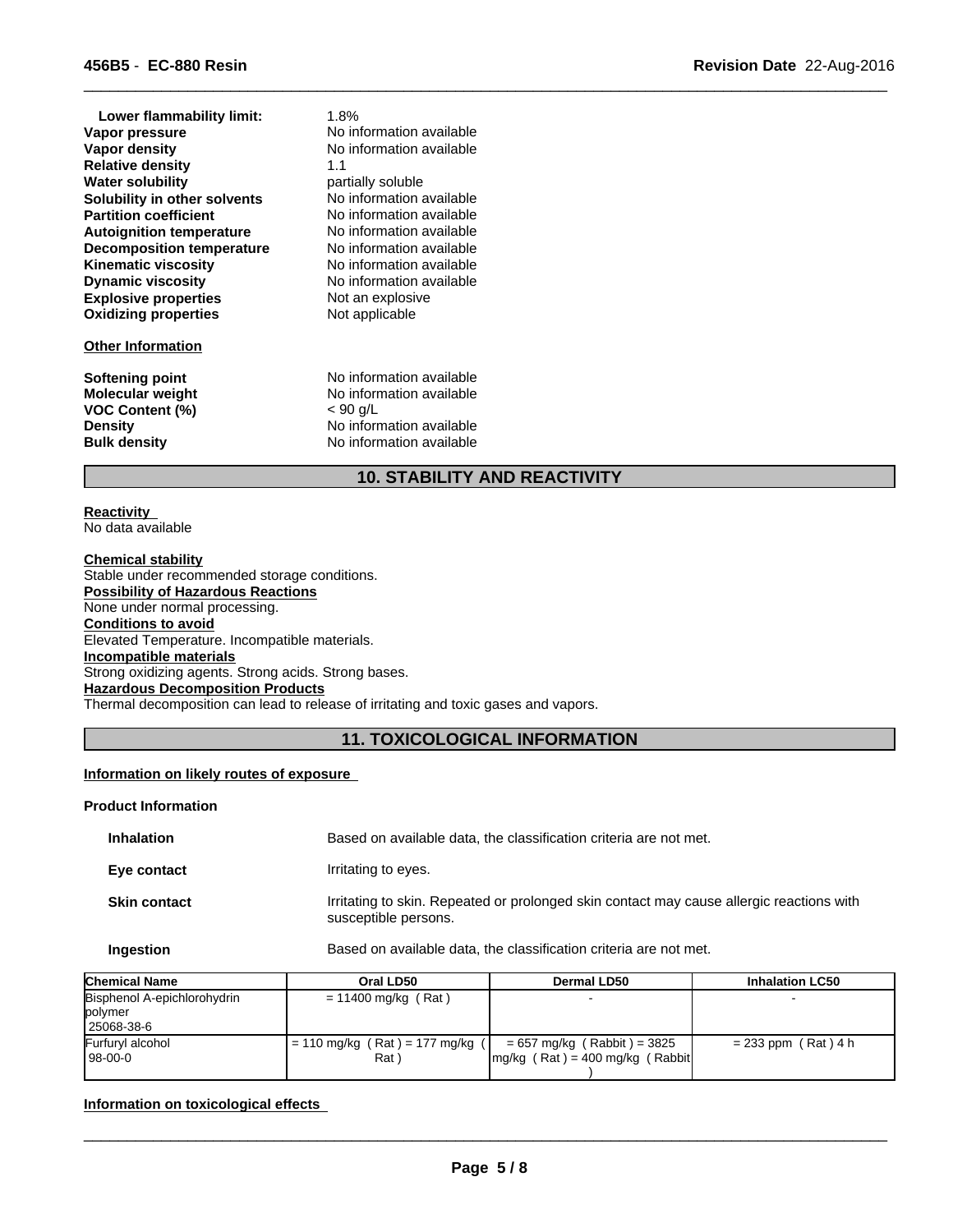| <b>Symptoms</b>                 | May cause skin irritation. May cause an allergic skin reaction. May cause redness and<br>tearing of the eyes. |  |  |
|---------------------------------|---------------------------------------------------------------------------------------------------------------|--|--|
|                                 | Delayed and immediate effects as well as chronic effects from short and long-term exposure                    |  |  |
| <b>Sensitization</b>            | May cause sensitization by skin contact.                                                                      |  |  |
| <b>Germ cell mutagenicity</b>   | Based on available data, the classification criteria are not met.                                             |  |  |
| Carcinogenicity                 | Based on available data, the classification criteria are not met.                                             |  |  |
| <b>Reproductive toxicity</b>    | Based on available data, the classification criteria are not met.                                             |  |  |
| <b>STOT - single exposure</b>   | Based on available data, the classification criteria are not met.                                             |  |  |
| <b>STOT - repeated exposure</b> | Based on available data, the classification criteria are not met.                                             |  |  |
| <b>Chronic toxicity</b>         | Repeated contact may cause allergic reactions in very susceptible persons. Avoid repeated<br>exposure.        |  |  |
| <b>Target Organ Effects</b>     | Eyes, Skin, Central nervous system, Respiratory system.                                                       |  |  |
| <b>Aspiration hazard</b>        | Based on available data, the classification criteria are not met.                                             |  |  |

 $\overline{\phantom{a}}$  ,  $\overline{\phantom{a}}$  ,  $\overline{\phantom{a}}$  ,  $\overline{\phantom{a}}$  ,  $\overline{\phantom{a}}$  ,  $\overline{\phantom{a}}$  ,  $\overline{\phantom{a}}$  ,  $\overline{\phantom{a}}$  ,  $\overline{\phantom{a}}$  ,  $\overline{\phantom{a}}$  ,  $\overline{\phantom{a}}$  ,  $\overline{\phantom{a}}$  ,  $\overline{\phantom{a}}$  ,  $\overline{\phantom{a}}$  ,  $\overline{\phantom{a}}$  ,  $\overline{\phantom{a}}$ 

# **Numerical measures of toxicity - Product Information**

# **The following values are calculated based on chapter 3.1 of the GHS document** .

| ATEmix (oral)                 | 3,585.00 mg/kg |
|-------------------------------|----------------|
| ATEmix (dermal)               | 11.000.00      |
| ATEmix (inhalation-dust/mist) | 5.01           |
| ATEmix (inhalation-vapor)     | 2.330.00       |

# **12. ECOLOGICAL INFORMATION**

# **Ecotoxicity**

Toxic to aquatic life with long lasting effects

0 % of the mixture consists of components(s) of unknown hazards to the aquatic environment

| <b>Chemical Name</b> | Algae/aguatic plants | ™isi.                                             | Crustacea                                                    |  |
|----------------------|----------------------|---------------------------------------------------|--------------------------------------------------------------|--|
| urfurvl alcohol      |                      | הפי<br>96 l<br>. Pimephales promelas mg/LI<br>J۵. | 328:<br>$\sim$ $\sim$ $\sim$<br>Daphnia magna mg/L<br>. 24 P |  |
| 98-00-0              |                      | ∴ ∩ Static                                        | roro<br>- 1<br>∟∪∪                                           |  |

#### **Persistence and degradability**

No information available.

#### **Bioaccumulation**

No information available.

#### **Other adverse effects**

No information available

# **13. DISPOSAL CONSIDERATIONS**

| Waste treatment methods | Disposal should be in accordance with applicable regional, national and local laws and |
|-------------------------|----------------------------------------------------------------------------------------|
| Disposal of wastes      | regulations.                                                                           |
| Contaminated packaging  | Do not reuse container.                                                                |

# **14. TRANSPORT INFORMATION**

DOT Not regulated

**TDG** Not regulated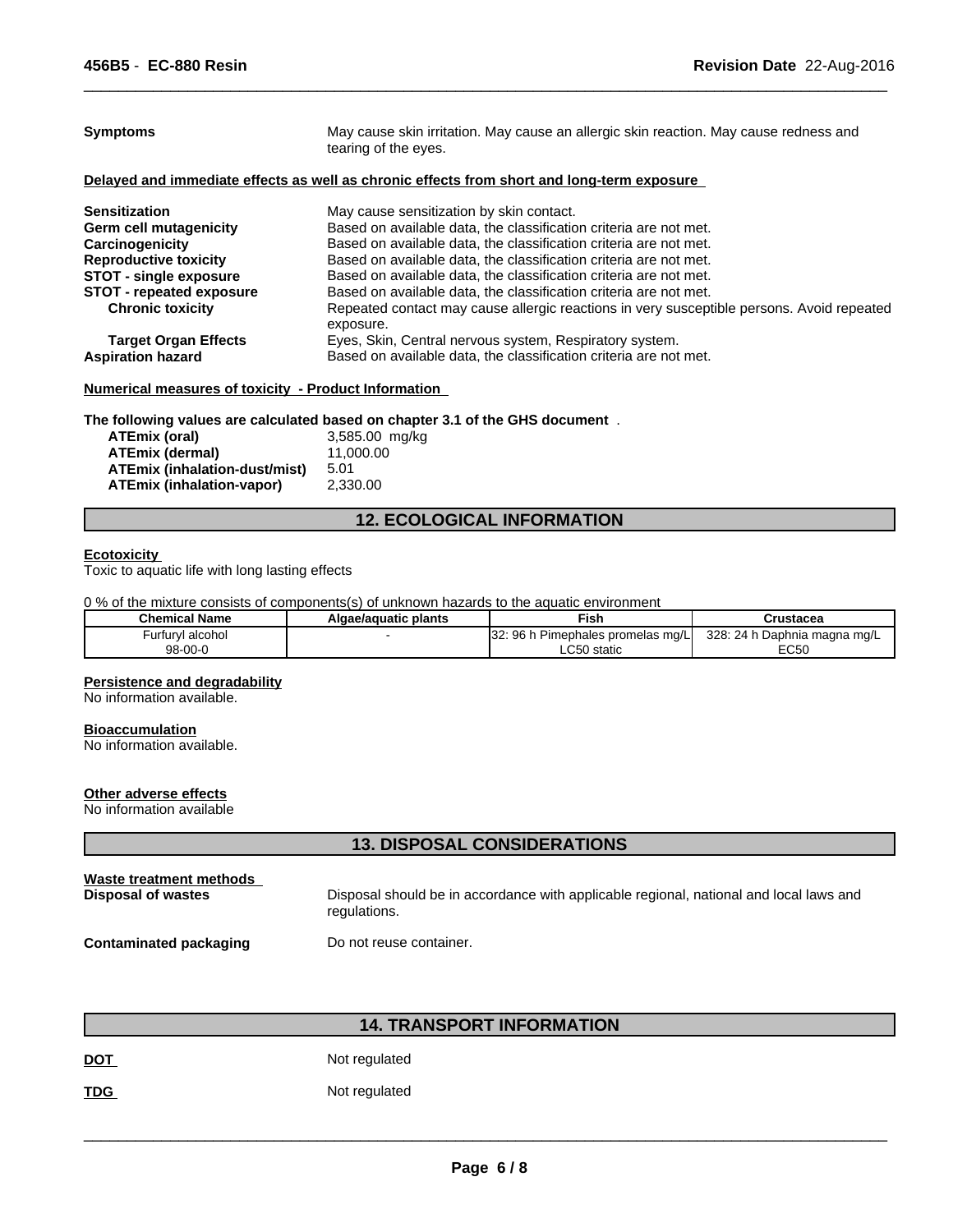| <b>IATA</b>               |                                                                                                              |
|---------------------------|--------------------------------------------------------------------------------------------------------------|
| UN/ID no                  | UN3082                                                                                                       |
| Proper shipping name      | Environmentally hazardous substance, liquid, n.o.s.                                                          |
| <b>Hazard Class</b>       | 9                                                                                                            |
| <b>Packing Group</b>      | Ш                                                                                                            |
| <b>ERG Code</b>           | 9L                                                                                                           |
| <b>Special Provisions</b> | A97, A158, A197                                                                                              |
| <b>Description</b>        | UN3082, Environmentally hazardous substance, liquid, n.o.s. (Bisphenol A-epichlorohydrin<br>polymer), 9, III |
| <b>IMDG</b>               |                                                                                                              |
| UN/ID no                  | UN3082                                                                                                       |
| Proper shipping name      | Environmentally hazardous substance, liquid, n.o.s.                                                          |
| <b>Hazard Class</b>       | 9                                                                                                            |
| <b>Packing Group</b>      | Ш                                                                                                            |
| EmS-No                    | $F-A, S-F$                                                                                                   |
| <b>Special Provisions</b> | 274, 335                                                                                                     |
| <b>Description</b>        | UN3082, Environmentally hazardous substance, liquid, n.o.s. (Bisphenol A-epichlorohydrin<br>polymer), 9, III |

 $\overline{\phantom{a}}$  ,  $\overline{\phantom{a}}$  ,  $\overline{\phantom{a}}$  ,  $\overline{\phantom{a}}$  ,  $\overline{\phantom{a}}$  ,  $\overline{\phantom{a}}$  ,  $\overline{\phantom{a}}$  ,  $\overline{\phantom{a}}$  ,  $\overline{\phantom{a}}$  ,  $\overline{\phantom{a}}$  ,  $\overline{\phantom{a}}$  ,  $\overline{\phantom{a}}$  ,  $\overline{\phantom{a}}$  ,  $\overline{\phantom{a}}$  ,  $\overline{\phantom{a}}$  ,  $\overline{\phantom{a}}$ 

# **15. REGULATORY INFORMATION**

| <b>International Inventories</b> |          |
|----------------------------------|----------|
| <b>TSCA</b>                      | Complies |
| <b>DSL/NDSL</b>                  | Complies |
| <b>EINECS/ELINCS</b>             | Complies |
| <b>IECSC</b>                     | Complies |
| <b>KECL</b>                      | Complies |
| <b>PICCS</b>                     | Complies |
| <b>AICS</b>                      | Complies |

# **Legend:**

**TSCA** - United States Toxic Substances Control Act Section 8(b) Inventory

**DSL/NDSL** - Canadian Domestic Substances List/Non-Domestic Substances List

**EINECS/ELINCS** - European Inventory of Existing Chemical Substances/European List of Notified Chemical Substances

**ENCS** - Japan Existing and New Chemical Substances

**IECSC** - China Inventory of Existing Chemical Substances

**KECL** - Korean Existing and Evaluated Chemical Substances

**PICCS** - Philippines Inventory of Chemicals and Chemical Substances

**AICS** - Australian Inventory of Chemical Substances

# **US Federal Regulations**

# **SARA 313**

Section 313 of Title III of the Superfund Amendments and Reauthorization Act of 1986 (SARA). This product does not contain any chemicals which are subject to the reporting requirements of the Act and Title 40 of the Code of Federal Regulations, Part 372

| <b>SARA 311/312 Hazard Categories</b> |  |
|---------------------------------------|--|
| Acute health hazard                   |  |

| Acute health hazard               | Yes |  |
|-----------------------------------|-----|--|
| Chronic Health Hazard             | Yes |  |
| Fire hazard                       | N٥  |  |
| Sudden release of pressure hazard | N٥  |  |
| <b>Reactive Hazard</b>            | No. |  |

# **CWA (Clean Water Act)**

This product does not contain any substances regulated as pollutants pursuant to the Clean Water Act (40 CFR 122.21 and 40 CFR 122.42)

# **CERCLA**

This material, as supplied, does not contain any substances regulated as hazardous substances under the Comprehensive Environmental Response Compensation and Liability Act (CERCLA) (40 CFR 302) or the Superfund Amendments and Reauthorization Act (SARA) (40 CFR 355). There may be specific reporting requirements at the local, regional, or state level pertaining to releases of this material